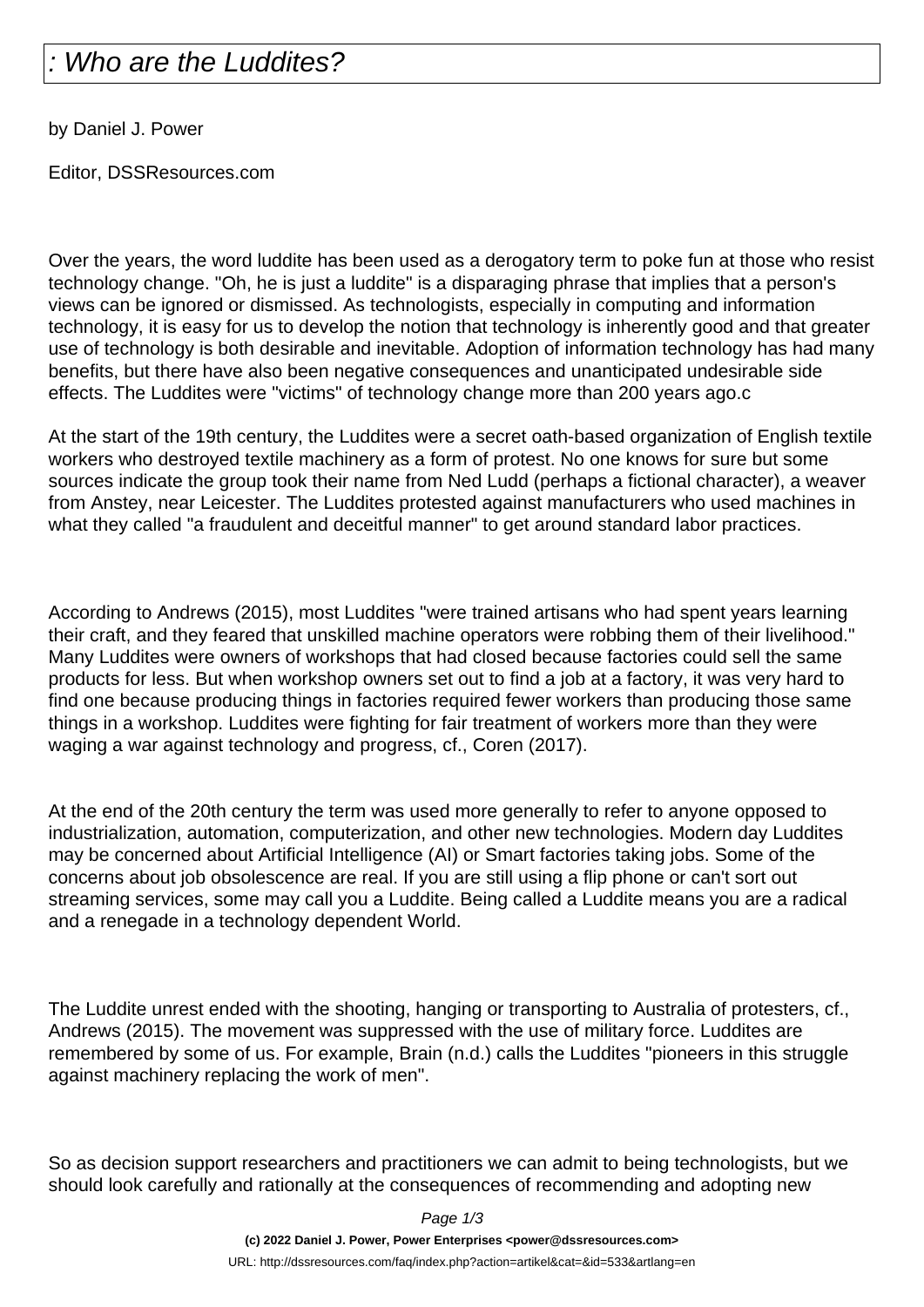## Who are the Luddites?

technology. Society will benefit from more critical reflection and evaluation of the technological world we are building, cf., Frischmann (2018). So when someone promotes use of a new technology, ask who benefits and who may be harmed? Remember Ned Ludd!

## **References**

Andrews, E., "Who Were the Luddites?" History.com, Updated June 26, 2019; Original August 7, 2015 at URL https://www.history.com/news/who-were-the-luddites

Brain, J., "The Luddites," Historic-UK, No date, at URL https://www.historic-uk.com/HistoryUK/HistoryofBritain/The-Luddites/

Conniff, R., "What the Luddites Really Fought Against," Smithsonian Magazine, March 2011 at URL https://www.smithsonianmag.com/history/what-the-luddites-really-fought-against-264412/

Coren, M. J., "Luddites have been getting a bad rap for 200 years. But, turns out, they were right," QUARTZ, April 30, 2017 at URL

https://qz.com/968692/luddites-have-been-getting-a-bad-rap-for-200-years-but-turns-out-they-were-r ight/

de Castella, T., "Are you a Luddite?" BBC News Magazine, April 20, 2012 at URL https://www.bbc.com/news/magazine-17770171

Frischmann, B., "There's Nothing Wrong with Being a Luddite," Scientific American, on September 20, 2018 at URL https://blogs.scientificamerican.com/observations/theres-nothing-wrong-with-being-a-luddite/

Linton, D., "THE LUDDITES: How Did They Get That Bad Reputation?". Labor History. Fall 1992, 33 (4): 529–537. doi:10.1080/00236569200890281

"Luddite," from Wikipedia, the free encyclopedia at URL https://en.wikipedia.org/wiki/Luddite

Page 2/3

**(c) 2022 Daniel J. Power, Power Enterprises <power@dssresources.com>**

URL: http://dssresources.com/faq/index.php?action=artikel&cat=&id=533&artlang=en